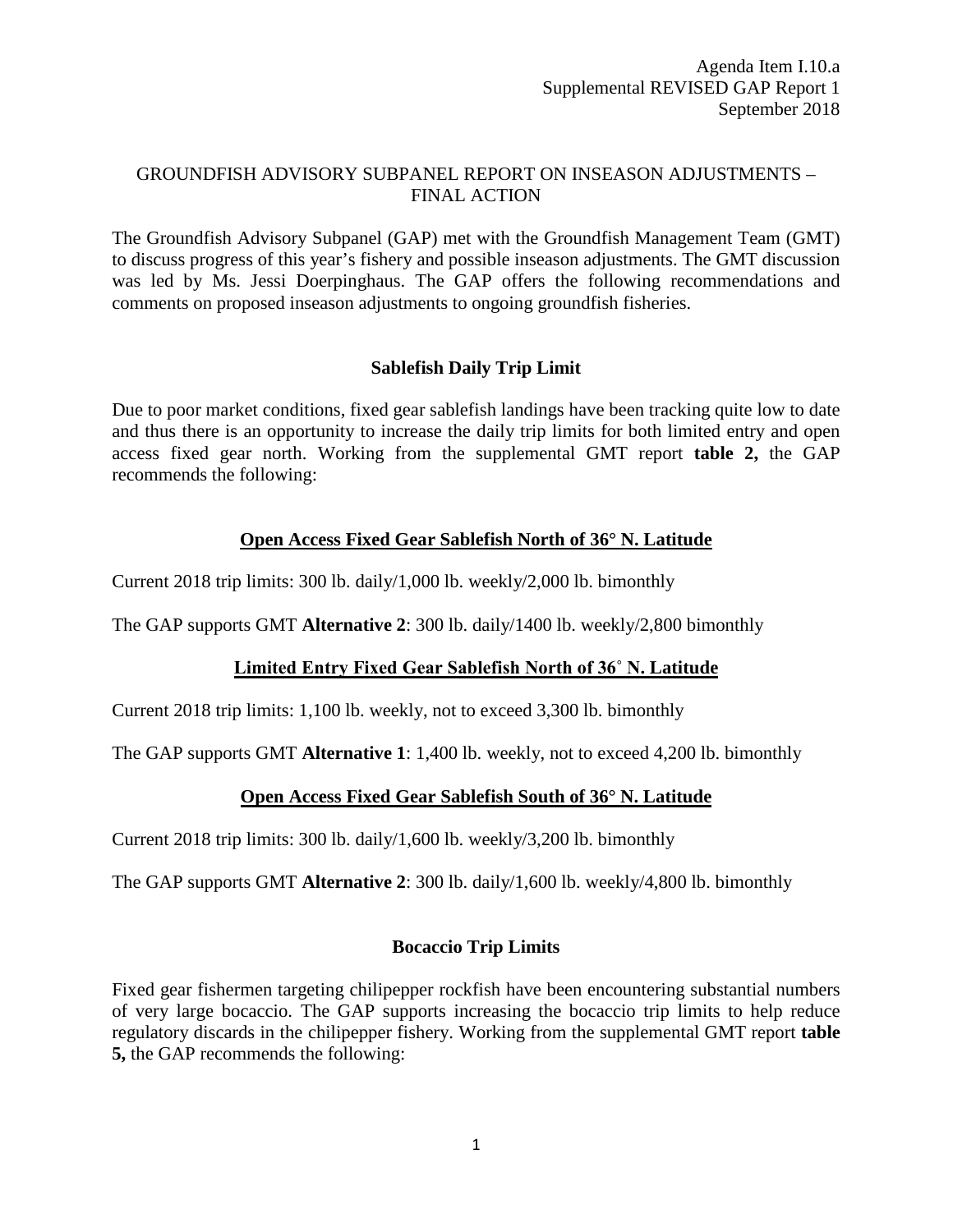#### **Limited Entry Fixed Gear Bocaccio 40˚ 10' N. Latitude to 34˚ 27' N. Latitude**

Current 2018 trip limits: 1,000 lb. 2/months

The GAP supports increasing the bocaccio trip limit to 1,500 lb. 2/months

#### **Recreational Fisheries for Yelloweye rockfish**

The nearshore recreational fisheries in California and Oregon have experienced slightly higher than normal mortality for yelloweye rockfish this year, with the exception of California north. It is assumed there has been increased effort likely due to better than average nearshore weather and sea conditions. California north, due to a poor salmon season, increased depth to avoid nearshore black rockfish, and resulted in a substantial increase in yelloweye encounters. The result of this increased effort and catch has resulted in the projected catch to exceed the allowable harvest limits.

#### **California Recreational Yelloweye Rockfish**

Yelloweye rockfish (YE) impacts in 2018 have exceeded the harvest guideline (HG) analysis projections. As a result, California Department of Fish and Wildlife (CDFW) took action to restrict the allowable fishing depths in state waters north of Point Conception to depths that were in effect for the 2016 season that reduced allowable depths by 10 fathoms in most management areas. These changes were implemented August 25, 2018 and will run through December 31, 2018. Due to the availability of residual YE in the current scorecard (2.8 mt), the GAP recommends maintaining status quo seasons for the balance of the 2018 season.

## **Oregon Recreational Yelloweye**

On July 1st, 2018 the Oregon Department of Fish and Wildlife (ODFW), by state rule, reduced the marine fish daily bag limit from 5 to 4 fish per person. This was due to catch projections in June that suggested black rockfish, nearshore rockfish complex species, and YE rockfish were on track to be very close to or slightly over their respective HG's by the end of the year. New catch projections suggest that the black rockfish take will be well below the HG for that species. The GAP supports the ODFW option that would increase the daily bag limit for marine fish back to 5 fish for the remainder of the 2018 season. Due to the availability of residual YE in the current scorecard (2.8 mt), the GAP believes the season structure should remain status quo for the remainder of 2018.

## **At-Sea Pacific Ocean Perch (POP) and Darkblotched Rockfish Bycatch**

The GAP recommends that the Council transfer POP and darkblotched from the "Incidental Open Access" category to the buffer. This recommendation is consistent with our recommendation from June 2018, and in previous years the Council has moved fish from the off-the-top deductions to the at-sea sectors when a need has been demonstrated. The current action prevents fish from being